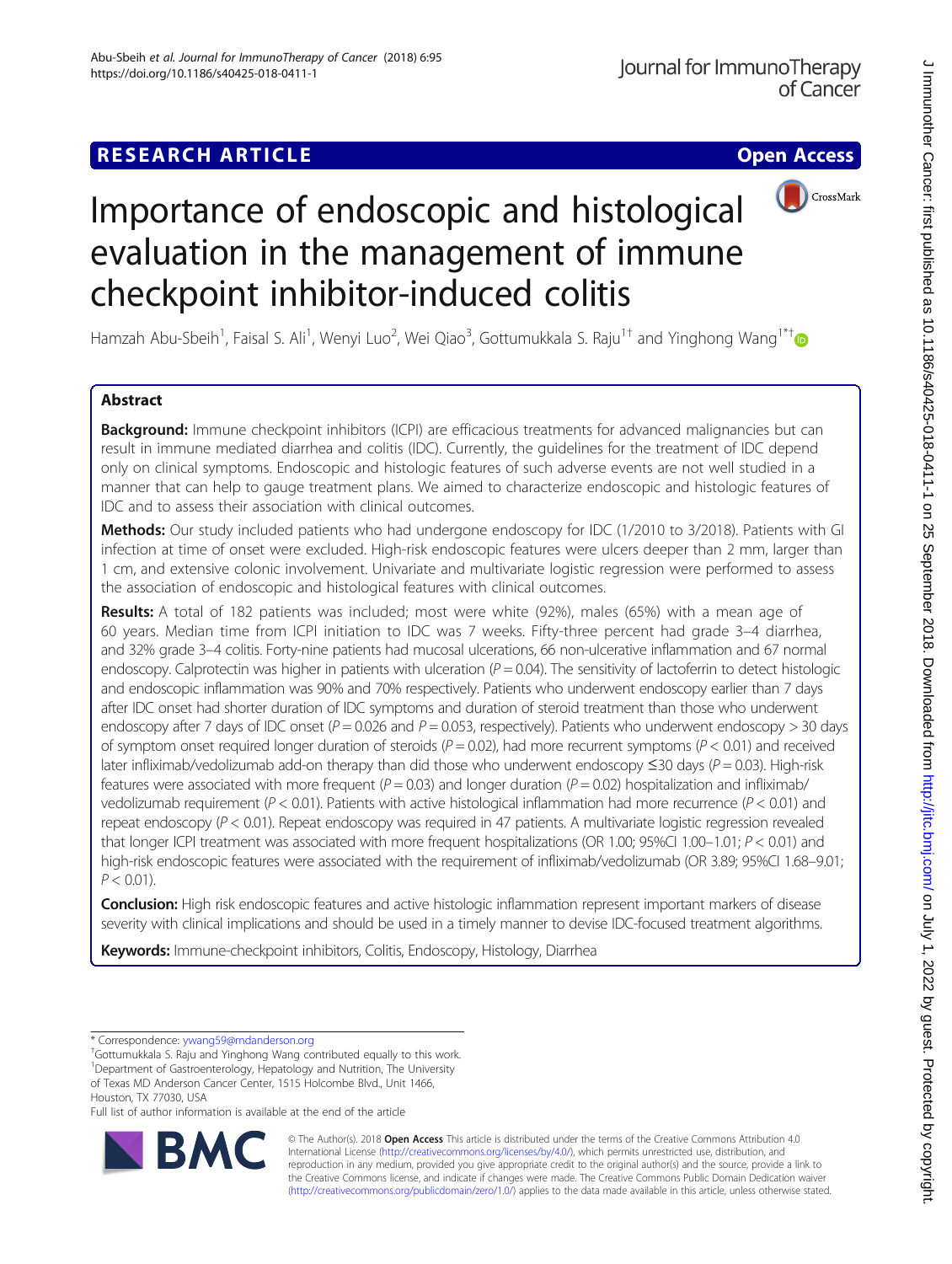# Background

Immune checkpoint inhibitors (ICPIs) represent an efficacious cancer treatment that improves survival in metastatic malignancies  $[1, 2]$  $[1, 2]$  $[1, 2]$ . Initially, inhibitors of cytotoxic T-lymphocyte antigen-4 (CTLA-4), followed by inhibitors of the programmed cell death receptor-1 (PD-1) and PD-ligand 1 (PD-L1), showed efficacy and improved survival in patients with melanoma  $[1-3]$  $[1-3]$  $[1-3]$ . Subsequently, ICPIs demonstrated high effectiveness in the treatment of non-melanoma solid tumors as well, such as non-small cell lung cancer and renal cell carcinoma [\[4,](#page-10-0) [5](#page-10-0)]. Boasting such a positive profile, the indications for ICPI therapy are expected to increase in the near future. Thus, it is critical to be well versed in the adverse effects of these drugs and their optimal management strategies.

Owing to the immunological mechanism of ICPIs, their adverse effects collectively fall under the umbrella of immune-related adverse events (irAEs). Although ICPI-induced irAEs can affect virtually any organ system, those affecting the gastrointestinal (GI) tract are among the most common severe irAEs that lead to ICPI treatment discontinuation [\[6](#page-10-0)–[8](#page-10-0)]. Wang et al. reported in their meta-analysis that the incidence of grade 3 and 4 colitis was 9.1% with CTLA-4 monotherapy, 1.3% with PD-1/L1 therapy, and 13.6% with combination therapy [\[9](#page-10-0)]. GI-irAEs that affect the lower GI tract present as diarrhea, alone or with additional signs, symptoms, and diagnostic characteristics of colitis. Preliminary evidence on GI-irAEs sheds light on the endoscopic and histological characterization of this entity  $[10-12]$  $[10-12]$  $[10-12]$ . Additionally, a significant overlap has been found between the endoscopic and histological profile of GI-irAEs and that of inflammatory bowel disease (IBD), where it is used to guide IBD mangement [\[13](#page-10-0)]. Therefore, it is necessary to characterize the endoscopic and histological features of GI-irAEs to guide management decisions.

In regards to GI-irAE treatment, the American Society of Clinical Oncology and Society for Immunotherapy of Cancer provide their recommendations based on the Common Terminology Criteria for Adverse Events (CTCAE) grading system  $[6, 14]$  $[6, 14]$  $[6, 14]$  $[6, 14]$  $[6, 14]$ ; grade 2 irAEs should prompt the initiation of corticosteroid treatment, while, grade 3 and higher indicate the need for hospitalization and consideration of a non-corticosteroid drug such as infliximab. The caveat with current recommendations is their dependence on clinical symptoms only, which may not be the most accurate measure of disease severity in all cases. Also noteworthy is that these guidelines are based on very low level evidence, which consists mainly of expert consensus and very few studies. In addition, the current recommendations do not identify surrogate markers that can aid in prompting additional non-corticosteroid therapy. Data on the appropriate and timely administration of an add-on immunosuppressive drugs such as infliximab or vedolizumab, a monoclonal antibody that has shown efficacy in the treatment of GI-irAE [[15\]](#page-10-0), are lacking. Endoscopic and histological findings could provide useful information to help fill the above-mentioned knowledge gaps.

We previously reported a study of 53 patients in which we characterized the endoscopic and histological features of ICPI-induced diarrhea and colitis (IDC) [\[10\]](#page-10-0); we found that the presence of ulceration on endoscopy was a surrogate marker for steroid-refractory IDC. However, the above-mentioned knowledge gaps, especially the lack of characterization, which affects disease course and could prompt management decisions, were left unfilled. The aim of this study was to characterize the endoscopic and histological features of IDC and assess their association with clinical characteristics and outcomes to improve upon the currently available guidelines and provide an IDC focused treatment algorithm.

### **Methods**

### Patient selection and data collection

This was a retrospective study of patients who received ICPI treatment and underwent endoscopic and histological evaluation for IDC at The University of Texas MD Anderson Cancer Center between January 2010 and March 2018. Approval for this study was obtained from the Institutional Review Board at MD Anderson. Informed consent was waived. We included adult patients who (1) had received ICPI; (2) had developed IDC; and (3) had undergone endoscopy with tissue collection. IDC diagnosis was established according to the treating gastroenterologist or oncologist based on clinical, endoscopic and/or histological characteristics. Patients whose diarrhea was attributed to other etiologies were excluded. We collected data regarding patients' characteristics, medical and oncological history, IDC, computed tomography (CT) imaging, endoscopic findings, histological features, and clinical outcomes. We collected cancer stage only for patients with melanoma and solid tumors, as defined by the American Joint Committee on Cancer Staging System, 7th edition.

### Clinical evaluation of IDC Clinical characteristics

The highest grade of IDC, as reported in the medical chart by the treating physician using CTCAE, 4.03, was recorded. Symptom duration was measured from the time of symptom onset to resolution. In addition, we recorded the time from ICPI initiation to IDC onset. Immunosuppressant agents used for IDC treatment included steroids, infliximab, and vedolizumab. The duration of corticosteroid therapy was reported as the cumulative time on corticosteroids.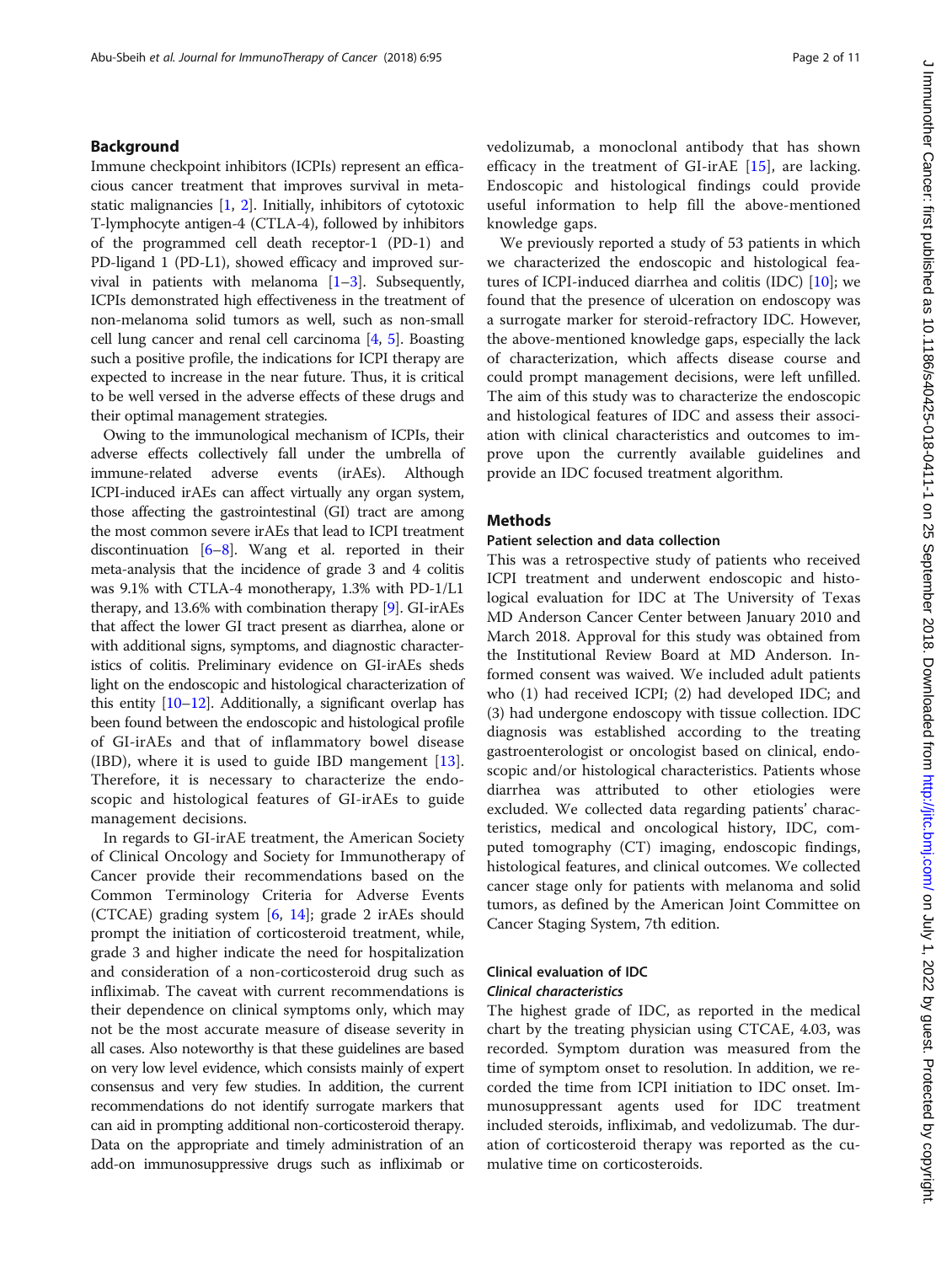### Endoscopic evaluation

Data relating to endoscopy included endoscopy type, gross description, and colitis distribution. The time from the onset of IDC to the first endoscopic evaluation was recorded and was categorized as  $> 30$  days or  $\leq 30$  days. Gross description on endoscopy was characterized as the presence of mucosal ulcerations, non-ulcerative inflammation (erythema, exudate, loss of vascular pattern, edema, friability, and erosions), or normal appearance. Based on the clinical experience of the primary investigators of this study and the established endoscopic scoring criteria for IBD, endoscopic features were categorized retrospectively as low- or high-risk to indicate the likelihood of IDC to be refractory to steroids. High-risk features included either high-risk ulcers, as reported by the endoscopist, (deeper than 2 mm and/or larger than 1 cm in surface area) or extensive colitis (endoscopic inflammation involving the colon proximal to the splenic flexure). The distribution of colitis was classified as terminal ileum with or without colon, left colon only, right colon only, left and right colon, or none. Of note, the term extensive colitis includes the involvement of the terminal ileum with the colon or the involvement of the right and left colon. Endoscopic presentation of IDC was categorized into Crohn's colitis (CC)- or ulcerative colitis (UC)-like based on its resemblance to IBD pattern.

### Histological examination

Biopsies were obtained from both normal and abnormal areas of the left and right colon as well as the terminal ileum, depending on the extent of endoscopy. GI pathologists then reviewed the histopathological reports and slides. Active histological inflammation features included neutrophilic or eosinophilic infiltrate, cryptitis, crypt abscess, and apoptosis. Chronic inflammation features included basal lymphoplasmacytic infiltrate, cryptic architectural distortion, or Paneth cell metaplasia. The microscopic pattern of intraepithelial lymphocytosis was categorized as active inflammation.

### Clinical outcomes

The primary clinical outcomes were the need for and length of hospitalization, intensive care unit (ICU) admission, the recurrence of IDC symptoms, the need for repeat endoscopy because of persistent or recurrent symptoms, and colonic perforation. As a secondary outcome, we measured the overall survival (OS) duration, which was defined as the time from ICPI initiation until death or last follow-up clinical encounter. Additionally, we reported the clinical remission rate, which was defined as complete sustained subsidence of IDC symptoms after tapering off steroids. Similarly, we reported the endoscopic and histological remission rates for patients who underwent repeat endoscopy. Endoscopic remission was defined as the resolution of inflammation or healing of mucosal ulceration. Histological remission was defined as the absence of active histological features.

### Statistical analysis

Statistical analyses were carried out using SAS version 9.4 (SAS Institute, Cary, NC) and SPSS version 24.0 (SPSS, Inc., Chicago, IL). The distribution of continuous variables was summarized using the mean, median, standard deviation (SD), and range. The distribution of categorical variables was summarized by frequencies and percentages. Continuous variables were compared between subgroups using the Wilcoxon rank-sum test or Kruskal-Wallis test (for more than two groups). Fisher exact test or chi-square test was used to evaluate associations between categorical variables. Univariable and multivariable logistic regression analysis were conducted to assess the association between clinical factors and outcomes. Kaplan-Meier curves were used to estimate unadjusted OS. Log-rank tests were used to compare OS between groups. All statistical tests were 2-sided. All statistical tests were two-sided. P values < 0.05 were considered statistically significant.

### Results

# Patient characteristics

This study included 182 patients who underwent endoscopic and histological evaluation for IDC. A schema of our patient population is shown in Additional file [1:](#page-9-0) Figure S1. One hundred sixty-seven (91.8%) were white, and 119 (65.4%) were males. The mean age was 60 years (Table [1](#page-3-0)). Melanoma was the most common malignancy in 77 (42.3%) patients. Concerning ICPI therapy, 71 (39.0%) had received CTLA-4 inhibitors, 67 (36.8%) PD-1/L1 inhibitors, and 44 (24.2%) combination therapy. The median time from ICPI initiation to IDC onset was 7 weeks (interquartile range, 1–35 weeks). Eighty-six (47.3%) patients had grade 2 and 59 (32.4%) had  $\geq$  grade 3 colitis. Abnormal CT findings suggestive of colitis were detected in 43 (38.1%) of the 113 patients who underwent CT imaging. The mean duration of GI symptoms was 1 month (SD, 2 months). A timeline of events of our study is shown in Fig. [1.](#page-4-0)

# IDC treatment

One hundred forty-one (77.5%) patients required immunosuppressant treatment, whereas 41 (22.5%) received symptomatic management only. The mean duration of corticosteroid therapy was 2 months (SD, 2 months). Among patients who received immunosuppressive therapy, 47 (25.8%) received mesalamine. A total of 53 (29.1%) patients required the addition of infliximab or vedolizumab to steroid therapy; 42 for the initial episode of diarrhea, whereas 11 for recurrent disease.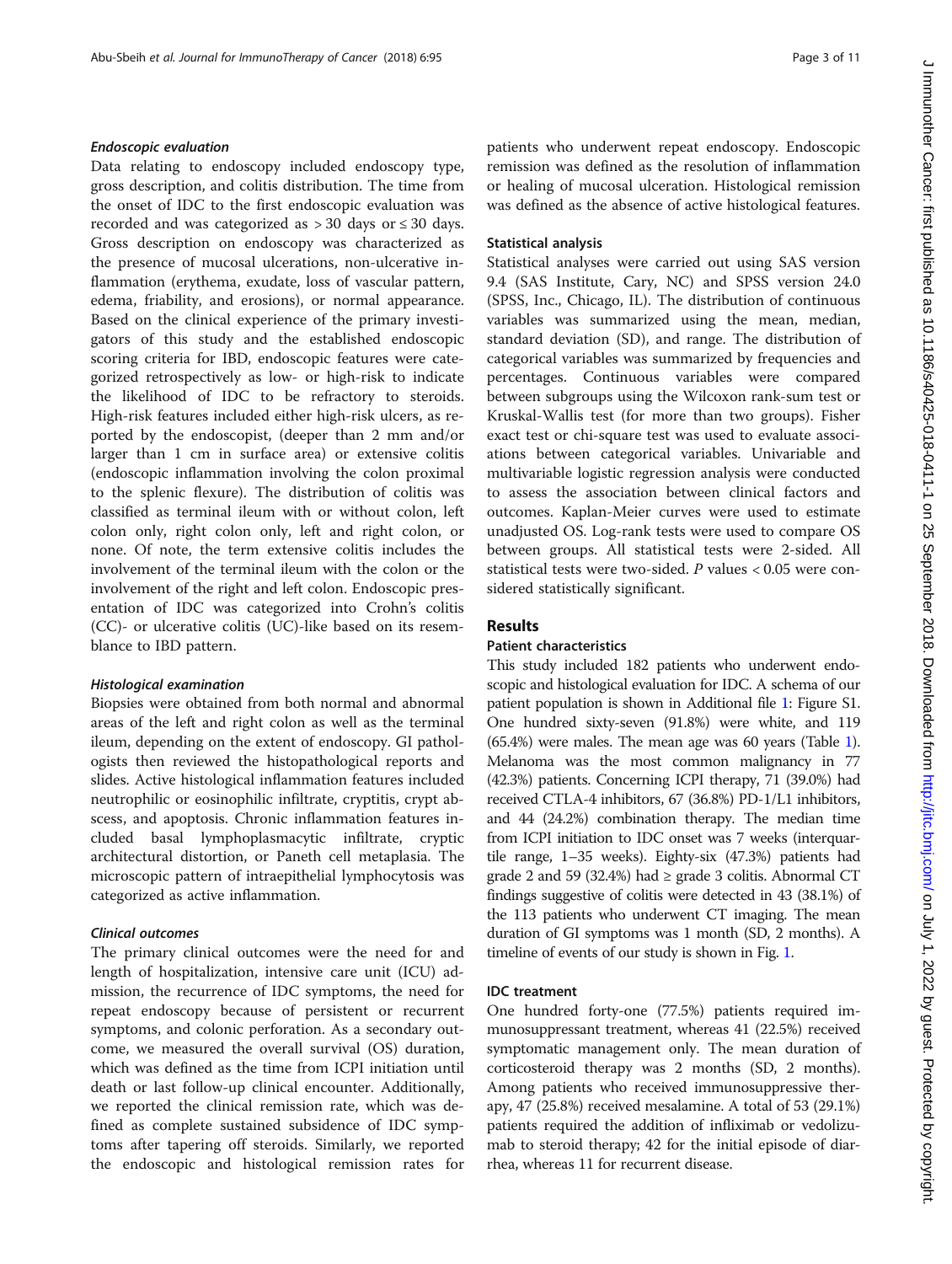| <b>TWHE I</b> ASSOCIATION DETINEER PATIENT CHARACTERISTICS AND TICALITIENT GROUP<br>Characteristic | Immunosuppressant<br>$N = 141$ | No immunosuppressant<br>$N = 41$ |         |
|----------------------------------------------------------------------------------------------------|--------------------------------|----------------------------------|---------|
| Age in years, mean (SD)                                                                            | 60 (15)                        | 58 (19)                          | 0.371   |
| Male sex, n (%)                                                                                    | 94 (66.7)                      | 25 (61.0)                        | 0.576   |
| White race, n (%)                                                                                  | 135 (95.7)                     | 32 (78.0)                        | 0.001   |
| Comorbidities present, n (%)                                                                       | 79 (56.0)                      | 28 (68.3)                        | 0.207   |
| Smoking, n (%)                                                                                     | 74 (52.5)                      | 22 (53.7)                        | 1.000   |
| NSAID, n (%)                                                                                       | 76 (53.9)                      | 20 (48.8)                        | 0.597   |
| Malignancy type, n (%)                                                                             |                                |                                  | 0.016   |
| Melanoma                                                                                           | 62 (44.0)                      | 15 (36.6)                        |         |
| Solid                                                                                              | 74 (52.5)                      | 19 (46.3)                        |         |
| Hematological                                                                                      | 5(3.5)                         | 7(17.1)                          |         |
| Cancer stage <sup>a</sup> , n (%)                                                                  |                                |                                  | 1.000   |
| Ш                                                                                                  | 13 (9.6)                       | 3(8.8)                           |         |
| $\mathsf{IV}$                                                                                      | 122 (90.4)                     | 31 (91.2)                        |         |
| Checkpoint inhibitor type, n (%)                                                                   |                                |                                  | 0.051   |
| CTLA-4                                                                                             | 59 (41.8)                      | 12 (29.3)                        |         |
| $PD-1/L-1$                                                                                         | 45 (31.9)                      | 22 (53.7)                        |         |
| Combinationb                                                                                       | 37 (26.2)                      | 7(17.1)                          |         |
| Diarrhea grade                                                                                     |                                |                                  | < 0.001 |
| 1                                                                                                  | 4(2.8)                         | 20 (48.8)                        |         |
| $\overline{2}$                                                                                     | 43 (30.5)                      | 17(41.5)                         |         |
| $3 - 4$                                                                                            | 94 (66.7)                      | 4(9.8)                           |         |
| Colitis grade                                                                                      |                                |                                  | < 0.001 |
| 1                                                                                                  | 23 (16.3)                      | 14(34.1)                         |         |
| $\overline{2}$                                                                                     | 59 (41.8)                      | 27 (65.9)                        |         |
| $3 - 4$                                                                                            | 59 (41.8)                      | 0(0.0)                           |         |
| Endoscopic evaluation                                                                              |                                |                                  | 0.223   |
| Flexible sigmoidoscopy                                                                             | 33 (23.4)                      | 14 (34.1)                        |         |
| Colonoscopy                                                                                        | 108 (76.6)                     | 27 (65.9)                        |         |
| Distribution of colitis                                                                            |                                |                                  | < 0.001 |
| Terminal ileum involved                                                                            | 10(7.1)                        | 1(2.4)                           |         |
| Right colon only                                                                                   | 4(2.8)                         | 1(2.4)                           |         |
| Left colon only                                                                                    | 48 (34.0)                      | 9(22.0)                          |         |
| Entire colon                                                                                       | 39 (27.7)                      | 3(7.3)                           |         |
| Normal                                                                                             | 40 (28.4)                      | 27 (65.9)                        |         |
| IBD like endoscopic pattern <sup>c</sup>                                                           |                                |                                  | 0.229   |
| Crohn's colitis                                                                                    | 32 (31.7)                      | 7(50.0)                          |         |
| Ulcerative colitis                                                                                 | 69 (68.3)                      | 7(50.0)                          |         |

<span id="page-3-0"></span>Table 1 Association between patient characteristics and treatment group

Abbreviation: NSAID, non-steroidal antiinflammatory drugs, CTLA-4 cytotoxic T-lymphocyte antigen-4, PD-1/L-1 programmed cell death receptor-1 and ligand 1, SD standard deviation

<sup>a</sup> American Joint Committee on Cancer (AJCC) Cancer Staging System, 13 patients are missing

 $<sup>b</sup>$  Combination: ipilimumab + nivolumab</sup>

<sup>c</sup> Only 115 patients were included for the IBD like endoscopic pattern evaluation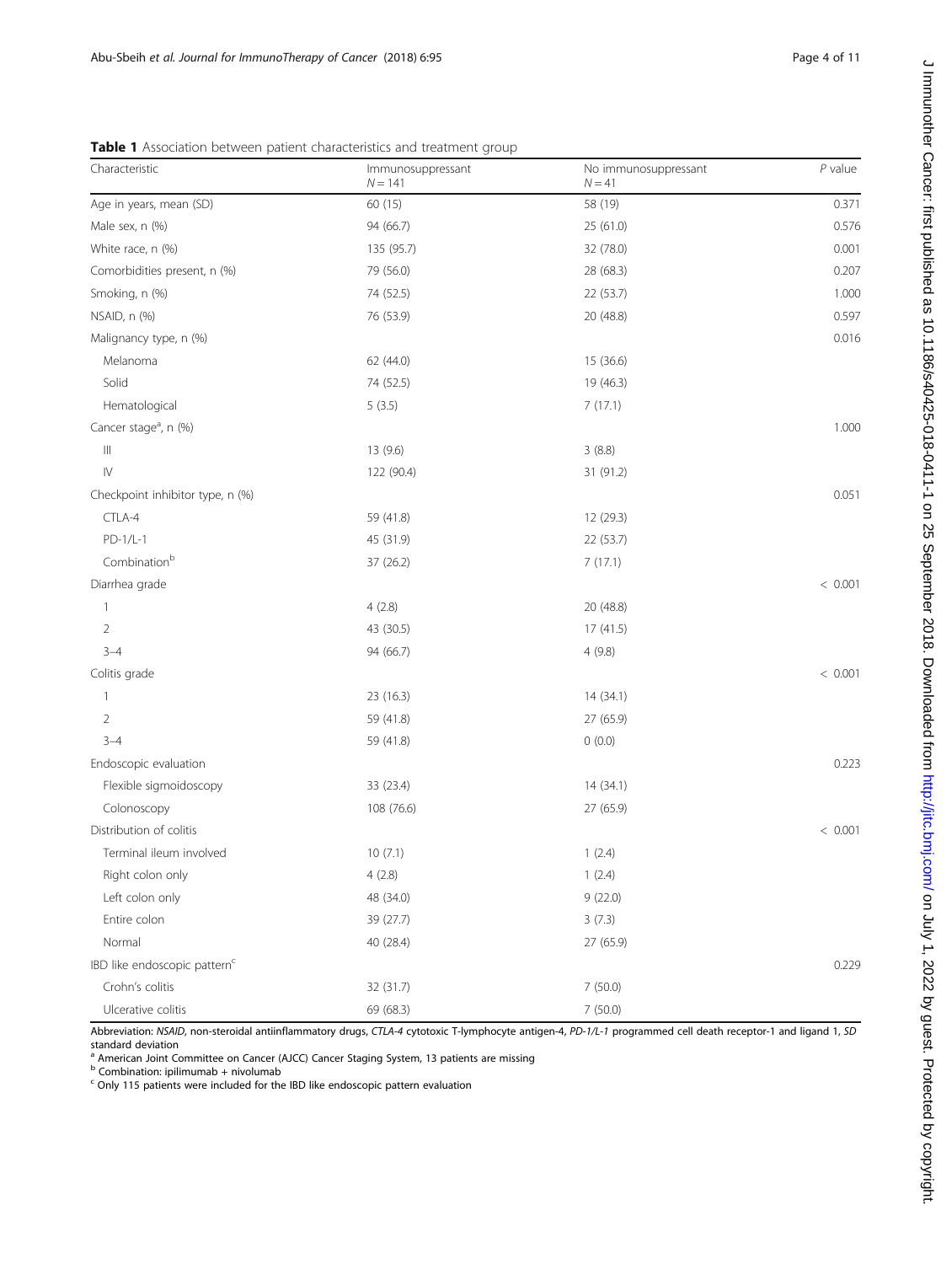<span id="page-4-0"></span>

# Endoscopic evaluation

### Distribution and endoscopic findings

Colitis involved the entire colon in 42 (23.1%) patients, and in 11 patients (6.0%), there was evidence of ileal involvement. In 57 (31.3%) patients, colitis was limited to the left colon, whereas in 5 (2.7%), it was limited to the right colon. In regards to the endoscopic features of colitis, 49 (26.9%) patients had ulcers, 66 (36.3%) had non-ulcerative inflammation and 67 (36.8%) had normal endoscopy (Additional file [1:](#page-9-0) Table S1). High-risk endoscopic features were observed in 71 (39.0%) patients (Additional file [1](#page-9-0): Figure S2). Among patients with abnormal endoscopic findings, 39/115 (33.9%) patients had CC-like presentation and 76/ 115 (66.1%) had UC-like presentation. No significant

differences regarding clinical characteristics and outcomes were observed between patients who had CC-like disease and those who had UC-like disease (Table 2). The endoscopic and histopathological features of IDC are demonstrated in Additional file [1:](#page-9-0) Figures S3 and S4.

### Endoscopy timing

The median time from IDC diagnosis to endoscopic evaluation was 7 days (SD, 52). Most patients (142; 78%) underwent endoscopic evaluation ≤30 days of IDC onset (Table [3](#page-5-0)). Patients who underwent endoscopy ≤30 days of IDC diagnosis had shorter duration of steroid treatment ( $P = 0.019$ ) and less recurrence of symptoms ( $P =$ 0.001). Additionally, although statistically insignificant,

Table 2 Clinical characteristics and outcomes according to IBD-like endoscopic pattern

| Characteristic                               | Crohn's colitis<br>$N = 39$ | Ulcerative colitis<br>$N = 76$ | $P$ value |
|----------------------------------------------|-----------------------------|--------------------------------|-----------|
| Duration of symptoms (days, SD)              |                             |                                |           |
| IV steroids, n (%)                           | 19 (61.3)                   | 49 (75.4)                      | 0.229     |
| Infliximab/vedolizumab, n (%)                | 12 (37.5)                   | 29 (42.0)                      | 0.828     |
| Duration from onset to recurrence (days, SD) | 159 (158)                   | 112 (118)                      | 0.358     |
| Duration of steroid (days, SD)               | 70 (117)                    | 60(43)                         | 0.529     |
| Diarrhea grade, n (%)                        |                             |                                | 0.118     |
|                                              | 5(12.8)                     | 5(6.6)                         |           |
| 2                                            | 145 (35.9)                  | 18 (23.7)                      |           |
| $3 - 4$                                      | 20 (51.3)                   | 53 (69.7)                      |           |
| Colitis grade, n (%)                         |                             |                                | 0.201     |
|                                              | 7(17.9)                     | 5(6.6)                         |           |
| 2                                            | 16 (41.0)                   | 36 (47.4)                      |           |
| $3 - 4$                                      | 16 (41.0)                   | 35 (46.1)                      |           |
| High-risk endoscopic features                | 23 (59.0)                   | 48 (63.2)                      | 0.689     |
| Active histologic inflammation               | 33 (84.6)                   | 67 (88.2)                      | 0.574     |
| Outcomes, n (%)                              |                             |                                |           |
| Hospitalization                              | 30 (76.9)                   | 65 (85.5)                      | 0.301     |
| Duration of hospitalization (days)           | 8(6)                        | 8(7)                           | 0.855     |
| ICU admission                                | 2(5.1)                      | 3(3.9)                         | 1.000     |
| Recurrence                                   | 15 (38.5)                   | 16(21.1)                       | 0.074     |
| Repeat endoscopy                             | 12 (30.8)                   | 15 (19.7)                      | 0.245     |

Abbreviation: ICU intensive care unit, IV intravenous, SD standard deviation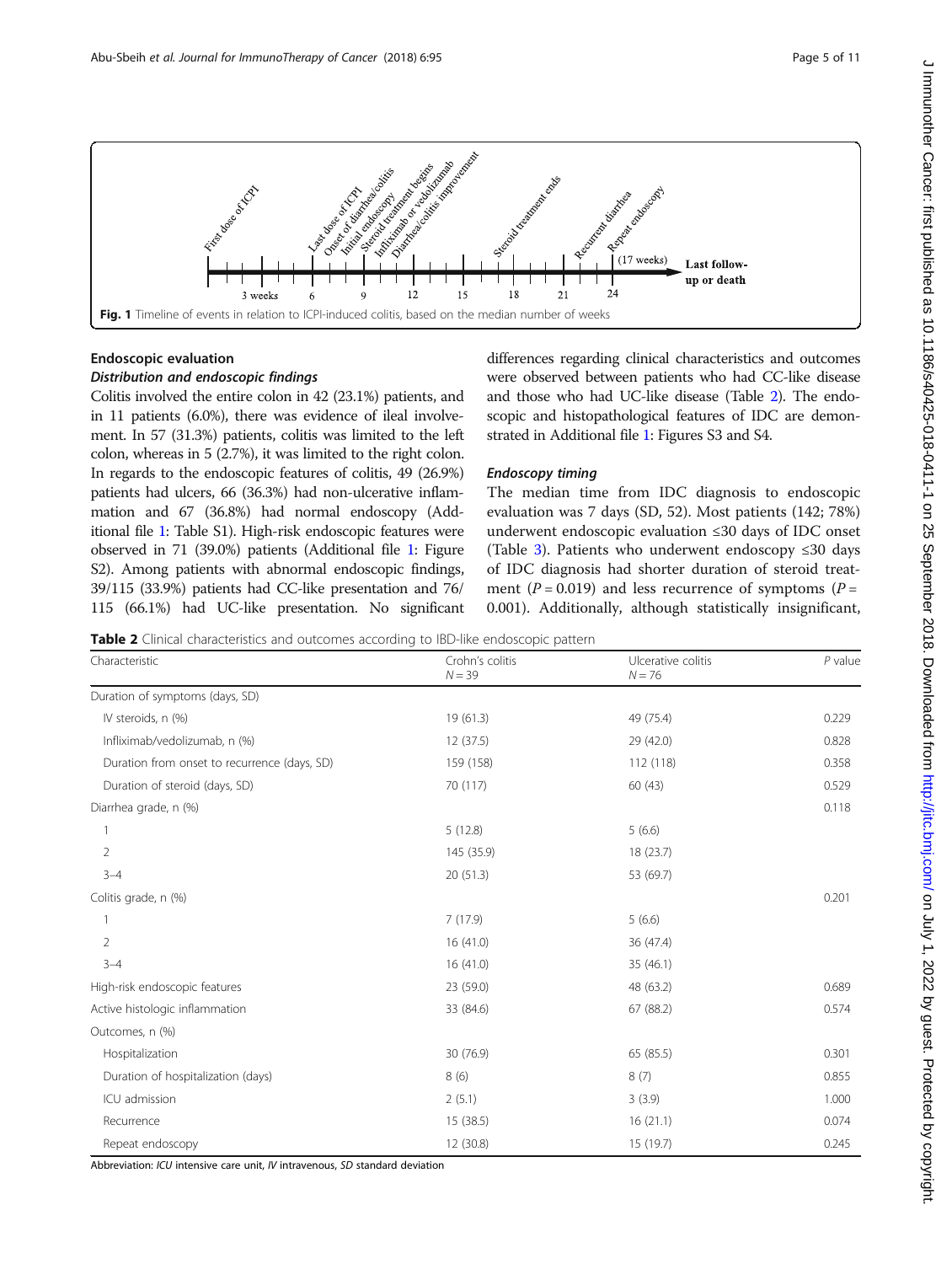| Characteristic                                                                                                                                                                                               | $Endoscopy$ ><br>30 days of onset<br>$N = 40$ | Endoscopy $\leq$<br>30 days of onset<br>$N = 142$ |       | P value Endoscopy $>$<br>7 days of onset<br>$N = 89$ | Endoscopy $\leq$<br>7 days of onset<br>$N = 93$ | $P$ value |
|--------------------------------------------------------------------------------------------------------------------------------------------------------------------------------------------------------------|-----------------------------------------------|---------------------------------------------------|-------|------------------------------------------------------|-------------------------------------------------|-----------|
| IV steroids, n (%)                                                                                                                                                                                           | 23(57.5)                                      | 60 (42.3)                                         | 0.054 | 46 (66.7)                                            | 37 (56.9)                                       | 0.287     |
| Duration of symptoms (days, SD)                                                                                                                                                                              | 54 (92)                                       | 26(77)                                            | 0.062 | 47 (104)                                             | 19 (47)                                         | 0.026     |
| Duration of steroid (days, SD)                                                                                                                                                                               | 87 (120)                                      | 53 (41)                                           | 0.019 | 74 (90)                                              | 49 (43)                                         | 0.053     |
| Infliximab/vedolizumab, n (%)                                                                                                                                                                                | 8(22.9)                                       | 34 (32.1)                                         | 0.395 | 26 (29.2)                                            | 27(29.0)                                        | 1.000     |
| Duration from onset to first infliximab/vedolizumab dose<br>(days, SD)                                                                                                                                       | 31(23)                                        | 15(14)                                            | 0.030 | 23(17)                                               | 14(17)                                          | 0.154     |
| Colonoscopy findings, n (%)                                                                                                                                                                                  |                                               |                                                   | 0.161 |                                                      |                                                 | 0.263     |
| Ulcer                                                                                                                                                                                                        | 9(22.5)                                       | 40 (28.2)                                         |       | 27(30.3)                                             | 22(23.7)                                        |           |
| Non-ulcerative inflammation                                                                                                                                                                                  | 11(27.5)                                      | 55 (38.7)                                         |       | 27(30.3)                                             | 39,941.9)                                       |           |
| Normal                                                                                                                                                                                                       | 20 (50.0)                                     | 47 (33.1)                                         |       | 35 (39.3)                                            | 32 (34.4)                                       |           |
| High-risk endoscopic features, n (%)                                                                                                                                                                         | 14(35.0)                                      | 57 (40.1)                                         | 0.587 | 37(41.6)                                             | 34 (36.6)                                       | 0.544     |
| Active histological inflammation, n (%)                                                                                                                                                                      | 29 (72.5)                                     | 100 (70.4)                                        | 0.847 | 63 (70.8)                                            | 66 (71.0)                                       | 1.000     |
| Outcomes, n (%)                                                                                                                                                                                              |                                               |                                                   |       |                                                      |                                                 |           |
| Hospitalization                                                                                                                                                                                              | 27(67.5)                                      | 105 (73.9)                                        | 0.428 | 58 (65.2)                                            | 74 (79.6)                                       | 0.032     |
| Duration of hospitalization (days, SD)                                                                                                                                                                       | 9(7)                                          | 7(6)                                              | 0.138 | 9(7)                                                 | 6(7)                                            | 0.068     |
| ICU admission                                                                                                                                                                                                | 4(10)                                         | 3(2.1)                                            | 0.072 | 4(4.5)                                               | 3(3.2)                                          | 0.856     |
| Recurrence<br>$\mathbf{1}$ and $\mathbf{1}$ and $\mathbf{1}$ and $\mathbf{1}$ and $\mathbf{1}$ and $\mathbf{1}$ and $\mathbf{1}$<br>$\cdots$ <i>nive</i><br>$\sim$ $\sim$ $\sim$ $\sim$ $\sim$ $\sim$ $\sim$ | 20 (50.0)                                     | 31 (21.8)                                         | 0.001 | 60 (67.4)                                            | 71 (76.3)                                       | 0.191     |

<span id="page-5-0"></span>Table 3 Clinical outcomes of patients according to the timing of endoscopy from IDC onset

Abbreviation: ICU intensive care unit, IV intravenous, SD standard deviation

they had shorter duration of symptoms  $(P = 0.062)$ , required less IV steroids  $(P = 0.054)$  and ICU admissions  $(P = 0.072)$ . The initiation of infliximab/vedolizumab therapy in patients who underwent endoscopy > 30 days after IDC onset was later than in those who underwent endoscopy ≤30 days ( $P = 0.030$ ).

Patients who underwent endoscopy earlier than 7 days after IDC onset had shorter duration of IDC symptoms than those who underwent endoscopy after 7 days of IDC onset  $(P = 0.026$ ; Table 3). Likewise, Patients who had endoscopy  $\leq$  7 days following IDC onset received shorter duration of steroid treatment than the other group  $(P = 0.053)$ . Patients that had endoscopic evaluation within 1 week were admitted to the hospital more often than patients who had endoscopic evaluation after 1 week ( $P = 0.032$ ). Although insignificant, the duration of hospitalization was longer in patients who had endoscopy after 7 days of IDC onset than in patients who had endoscopy within 7 days ( $P = 0.68$ ).

# Diagnostic laboratory results

Fecal lactoferrin was measured in 71 patients; positive in 60 (84.5%), of whom, 17/60 (29.3%) had ulcerative and 25 (41.7%) had non-ulcerative inflammation. Of the patients who had a positive lactoferrin assay, 54/60 (90.0%) had abnormal histological findings. For patients who had fecal lactoferrin tested, the sensitivity at detecting endoscopic inflammation was 70%, whereas 90% at detecting histological inflammation (Additional file [1](#page-9-0): Table S2). Fecal calprotectin was measured for 39 patients, among them 17/39 (43.6%) had values  $\langle 150 \text{mcg/g} \rangle$  of stool. Calprotectin  $> 150 \text{mcg/g}$  of stool had a sensitivity of 68% to detect abnormal endoscopic features, and 86% to detect histological active inflammation. The mean fecal calprotectin value was 465mcg/g of stool (SD, 363) in patients with ulceration, whereas in patients with normal endoscopic features, it was 152mcg/g of stool (SD, 133).

### Characteristics of patients with grade 2 diarrhea ( $n = 60$ )

Patients who underwent endoscopy within 7 days of IDC onset had subsequently a duration of symptoms and hospitalization that are shorter than in patients who had endoscopy after 7 days of onset  $(P = 0.025$  and  $P < 0.001$ , respectively; Additional file [1](#page-9-0): Table S3). Endoscopic evaluation after 7 days of IDC onset was associated with higher rate of symptoms recurrence  $(P = 0.024)$  and lower rate of hospitalization than in timely endoscopy  $(P = 0.008)$ . Patients who required immunosuppression for IDC had more frequently high-risk endoscopic features, active histological features, and symptoms recurrence  $(P = 0.063, P < 0.001,$ and  $P = 0.024$ , respectively; Additional file [1:](#page-9-0) Table S4).

# Clinical characterization according to endoscopic and histological findings

Twenty-eight (15.4%) patients in our cohort had normal endoscopy and histology. These patients had lower grades of diarrhea ( $P = 0.010$ ), less requirement for infliximab/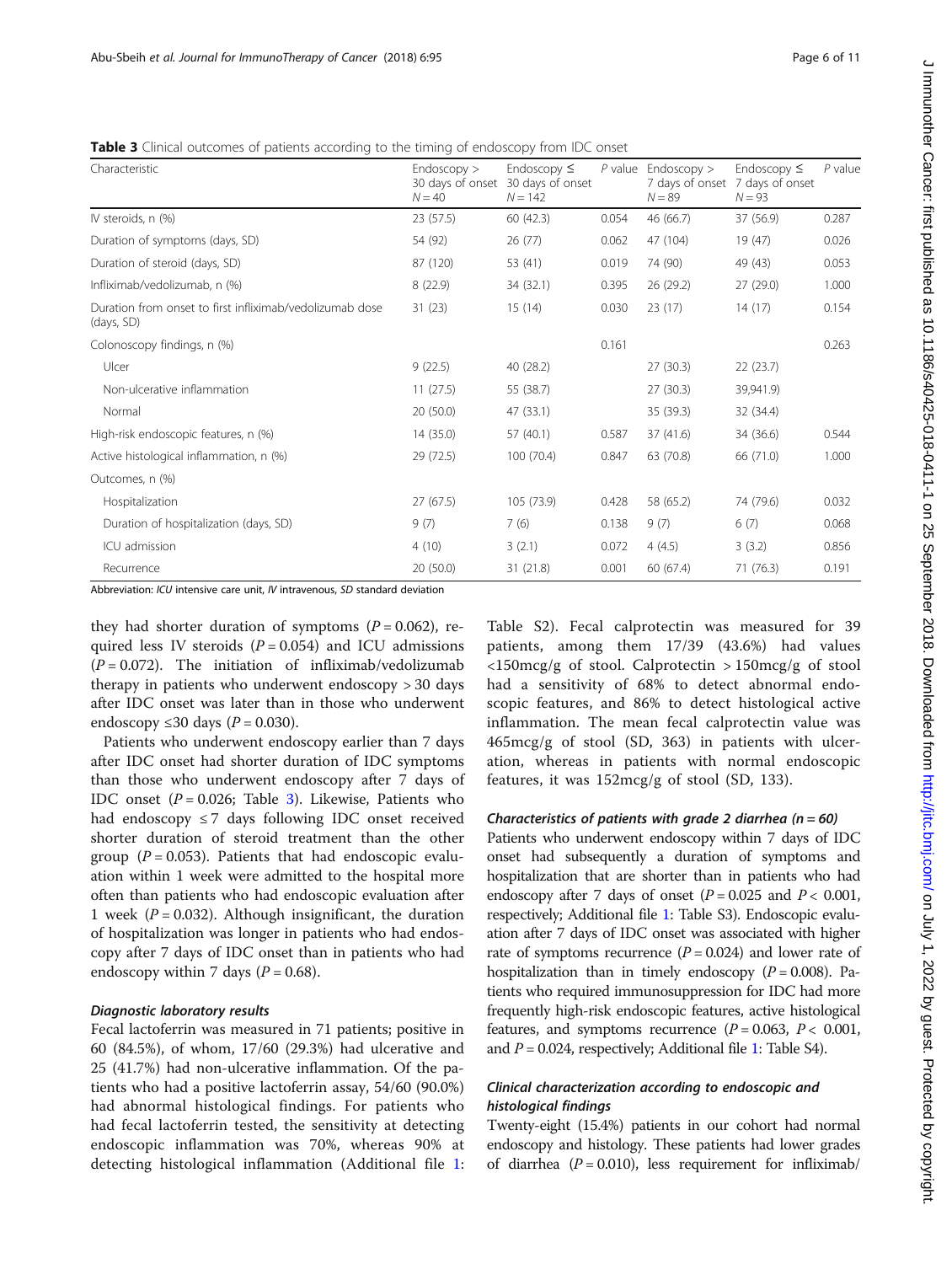vedolizumab therapy  $(P = 0.034)$ , fewer hospitalizations  $(P = 0.034)$  $= 0.021$  $= 0.021$ ) and IDC recurrence ( $P = 0.037$ ; Additional file 1: Table S5). The duration of symptoms and steroid treatment in patients with diarrhea and normal endoscopy and histology were 15 and 34 days, respectively, compared with 36 and 65 days, respectively, in all other patients. High-risk endoscopic features were associated with a higher frequency of infliximab or vedolizumab infusions  $(P < 0.001$ ; Table 4) and more frequent  $(P = 0.028)$  and longer  $(P = 0.028)$ 0.016) hospitalizations compared to non-high-risk features.

Histological evidence of active inflammation was reported in 129 (71%) patients, 49 (38.0%) of whom had ulcerative and 51 (39.5%) had non-ulcerative inflammation endoscopically; the rest were normal. Among patients with active histological inflammation, 75/129 (58.1%) had concurrent chronic features and 15/129 (11.6%) had concurrent microscopic features. Patients with active inflammation had an earlier onset of symptoms ( $P = 0.014$ ) and longer duration of symptoms compared with patients with no active inflammation  $(P =$ 0.102; Table [5](#page-7-0)). Interestingly, more patients with active inflammation had grade  $\geq$  3 diarrhea or colitis than did those with no active inflammation  $(P = 0.001$  and P = 0.012). A higher proportion (48.8%) of patients with active inflammation had high-risk features on endoscopic evaluation ( $P < 0.001$ ). In addition, patients with active inflammation had higher rates of symptom recurrence  $(P = 0.004)$  and repeat endoscopy  $(P = 0.007)$ .

### Clinical outcomes

One hundred thirty-two (72.5%) patients were hospitalized. Colonic perforation occurred in 4 (2.2%) patients. Two underwent conservative treatment with antimicrobial agents and intravenous fluids. One patient developed sepsis and was admitted to the ICU to receive hemodynamic support, in addition to antimicrobial agents. The last patient required an emergent colectomy.

A total of 51 (28.0%) patients experienced recurrent symptoms; 23 had received only corticosteroid therapy for the initial episode and 12 had needed infliximab or vedolizumab in addition to steroids, the rest were treated symptomatically. ICPI treatment was permanently discontinued in 135 (74.2%) patients, and temporarily halted in 47 (25.8%), of whom, 22/47 (46.8%) had recurrent diarrhea.

Overall, 36 (19.8%) patients underwent repeat endoscopic evaluation with a mean follow-up duration of 6 months. Among the 12 patients with evidence of mucosal ulceration on the initial endoscopy, 3 had persistent ulcerations and 9 had healed ulcers to non-ulcerative inflammation. Kaplan-Meier survival analysis revealed that patients with active histological inflammation had comparable OS duration to patients with no active inflammation on histology ( $P = 0.1087$  $P = 0.1087$  $P = 0.1087$ ; Additional file 1: Figure S5). Likewise, high-risk endoscopic features were not associated with better OS rates  $(P = 0.7377;$  Additional file [1](#page-9-0): Figure S6). Patients who had severe IDC that required immunosuppression had similar survival rates to those who had milder IDC ( $P = 0.2914$ ; Additional file [1](#page-9-0): Figure S7). Overall survival duration of patients who had grade 1–2 diarrhea was comparable to that of patients with grade  $3-4$  ( $P = 0.7965$ ; Additional file [1](#page-9-0): Figure S8).

In our cohort, all patients except 5 (97.3%) achieved clinical remission with complete tapering of steroids for the first IDC episode. Amongst patients who had abnormal endoscopy findings initially and underwent repeat endoscopy after IDC treatment, 23/27 (85%) had endoscopic remission. By contrast, histological remission was achieved in 9 (30%) out of the 30 patients who had active histology features initially and had repeat endoscopy with biopsy. Four out of the 34 patients with active inflammation initially and underwent repeat endoscopy did not have biopsy.

Table 4 Patients with endoscopic inflammation involvement

| Characteristic                                              | High-risk features <sup>a</sup><br>$N = 71$ | No high-risk features<br>$N = 111$ | $P$ value |
|-------------------------------------------------------------|---------------------------------------------|------------------------------------|-----------|
| Duration of symptoms (days, SD)                             | 41 (106)                                    | 27(60)                             | 0.301     |
| IV steroids, n (%)                                          | 41(66.1)                                    | 42 (58.3)                          | 0.378     |
| Infliximab/vedolizumab, n (%)                               | 30(46.2)                                    | 12(15.8)                           | < 0.001   |
| Mean duration from diagnosis to first recurrence (days, SD) | 140 (147)                                   | 144 (121)                          | 0.902     |
| Outcomes, n (%)                                             |                                             |                                    |           |
| Hospitalization                                             | 58 (81.7)                                   | 74 (66.7)                          | 0.028     |
| Duration of hospitalization (days, SD)                      | 9(8)                                        | 6(5)                               | 0.016     |
| ICU admission                                               | 3(4.2)                                      | 4(3.6)                             | 0.656     |
| Recurrence                                                  | 20(28.2)                                    | 31(27.9)                           | 1.000     |
| Repeat endoscopy                                            | 18 (25.4)                                   | 18(16.2)                           | 0.181     |

<sup>a</sup>High-risk endoscopic features; deep ulcers > 2 mm in depth, large ulcers > 1 cm, extensive involvement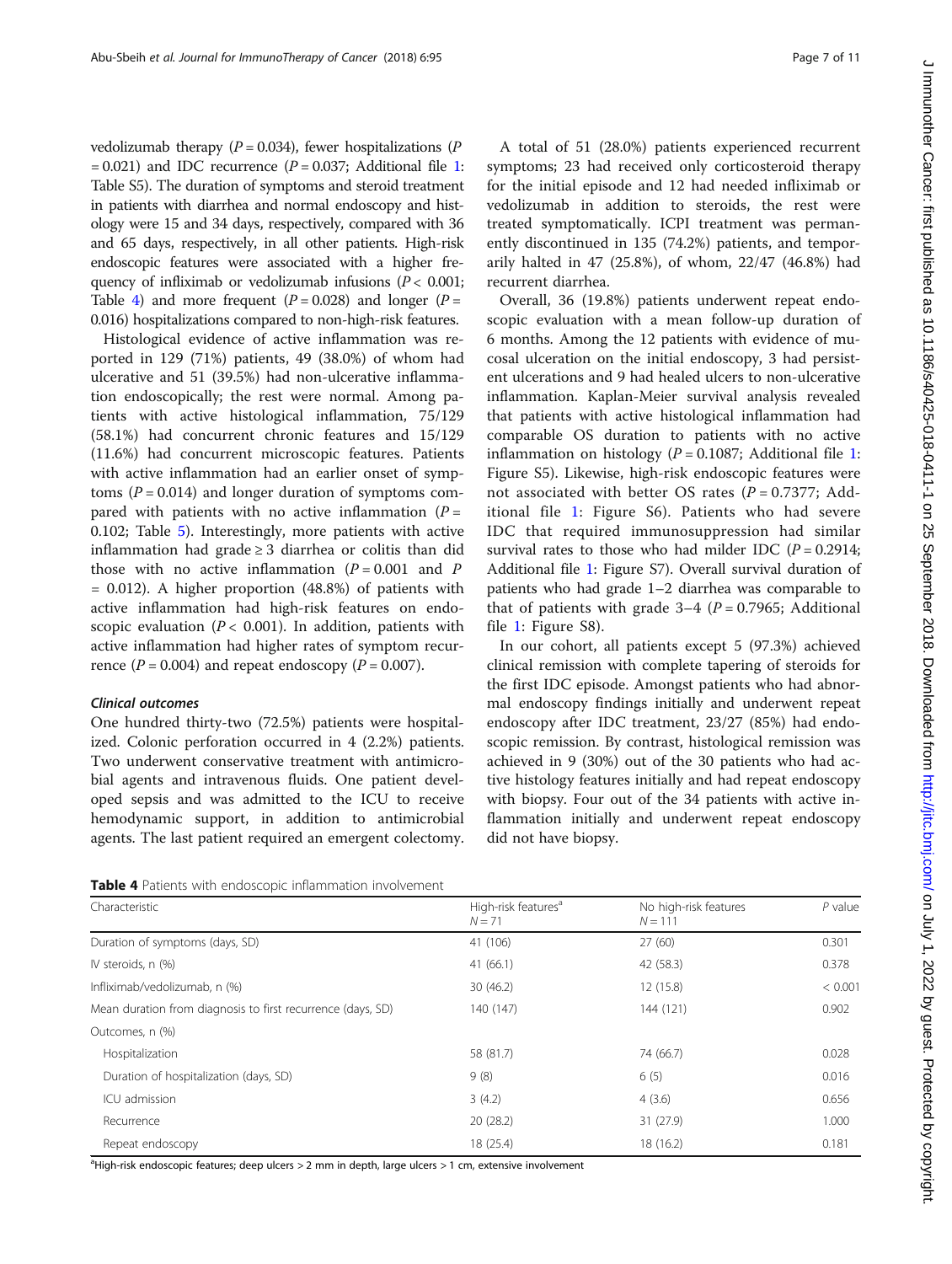| Characteristic                         | Active inflammation<br>$N = 129$ | No-active inflammation<br>$N = 53$ | $P$ value |
|----------------------------------------|----------------------------------|------------------------------------|-----------|
| Time from ICPI to onset (months, SD)   | 3(4)                             | 5(9)                               | 0.014     |
| Duration of symptoms (days, SD)        | 39 (96)                          | 17(21)                             | 0.102     |
| Diarrhea grade, n (%)                  |                                  |                                    | 0.001     |
|                                        | 9(7.0)                           | 15 (28.3)                          |           |
| $\overline{2}$                         | 43 (33.3)                        | 17(32.1)                           |           |
| $3 - 4$                                | 77 (59.7)                        | 21 (39.6)                          |           |
| Colitis grade, n (%)                   |                                  |                                    | 0.012     |
|                                        | 19 (14.7)                        | 18 (34.0)                          |           |
| 2                                      | 63 (48.8)                        | 23 (43.4)                          |           |
| $3 - 4$                                | 47 (36.4)                        | 12 (22.6)                          |           |
| IV steroids, n (%)                     | 71 (54.0)                        | 13 (24.5)                          | < 0.001   |
| Duration of steroid (days, SD)         | 67(77)                           | 37(34)                             | 0.083     |
| Infliximab/vedolizumab, n (%)          | 39 (33.6)                        | 3(12.0)                            | 0.032     |
| Colonoscopy findings, n (%)            |                                  |                                    | < 0.001   |
| Ulcer                                  | 49 (38.0)                        | 0(0.0)                             |           |
| Non-ulcerative inflammation            | 51 (39.5)                        | 15 (28.3)                          |           |
| Normal                                 | 29 (22.5)                        | 38 (71.7)                          |           |
| High-risk endoscopic features, n (%)   | 63 (48.8)                        | 8(15.1)                            | < 0.001   |
| Outcomes, n (%)                        |                                  |                                    |           |
| Hospitalization                        | 98 (76.0)                        | 34 (64.2)                          | 0.143     |
| Duration of hospitalization (days, SD) | 8(6)                             | 6(8)                               | 0.196     |
| ICU admission                          | 2(1.6)                           | 5(9.4)                             | 0.023     |
| Recurrence                             | 44 (34.1)                        | 7(13.2)                            | 0.004     |
| Repeat endoscopy                       | 32 (24.8)                        | 4(7.5)                             | 0.007     |

<span id="page-7-0"></span>Table 5 Association between histological active inflammation and clinical characteristics

Abbreviation: ICPI immune checkpoint inhibitor, ICU intensive care unit, IV intravenous, SD standard deviation

### Factors associated with outcomes

On univariate logistic regression, active histological inflammation, resumption of ICPI treatment, and longer duration of steroid treatment were associated with recurrent diarrhea ( $P < 0.01$  for all). On multivariate analysis, no significant associations were sustained between recurrent diarrhea and clinical characteristics (Additional file [1](#page-9-0): Tables S6 and S7). On univariate logistic regression, high-risk endoscopic features, active histological inflammation, CTLA-4 based therapy, and longer duration of ICPI treatment were associated with higher requirement for add-on infliximab/vedolizumab therapy ( $P < 0.05$  for all; Additional file [1:](#page-9-0) Table S8). On multivariate analysis, only high-risk endoscopic features were associated with higher requirement for infliximab/vedolizumab therapy  $(P < 0.01;$  Table [6\)](#page-8-0). On univariate logistic regression, high-risk endoscopic features, CTLA-4 based therapy, and longer duration of ICPI treatment were associated with higher probability of hospital admissions ( $P < 0.05$  for all; Additional file [1](#page-9-0): Table S8). On multivariate analysis, only the duration of ICPI treatment was associated with higher requirement for admissions ( $P < 0.01$ ; Table [6](#page-8-0)).

### **Discussion**

This retrospective study sheds light on the importance of the endoscopic and histological characteristics of IDC and their associations with disease outcomes. We stratified endoscopic findings as high- and low-risk in terms of steroid treatment responsiveness, likewise, histological features as active or no active inflammation. This strategy differs from those documented in previously published studies [\[15](#page-10-0), [16\]](#page-10-0). The rationale for this strategy stems from the endoscopic and histological overlap between IDC and IBD. It is imperative to identify endoscopic and histological factors that are associated with disease outcomes in a timely manner to pave the way for appropriate treatment recommendations.

Among one of the most notable findings of this study is that the timely performance of endoscopic evaluation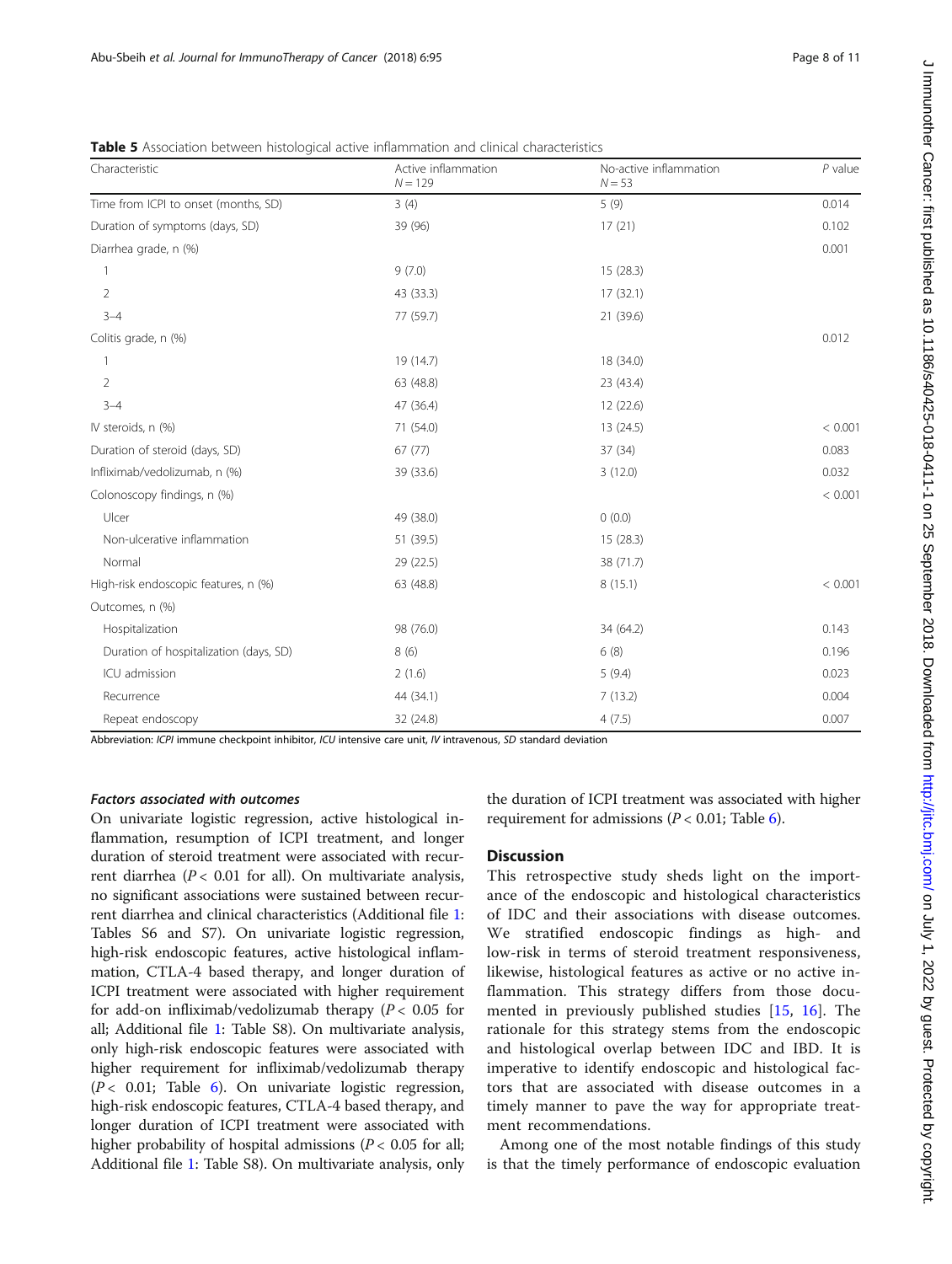| Characteristic                   | Infliximab/vedolizumab use |           | Hospital admission  |           |
|----------------------------------|----------------------------|-----------|---------------------|-----------|
|                                  | OR (95% CI)                | $P$ value | OR (95% CI)         | $P$ value |
| Age                              | $0.98(0.95 - 1.01)$        | 0.20      | $1.00(0.98 - 1.02)$ | 0.93      |
| CTLA-4 based therapy             | $1.92(0.68 - 5.37)$        | 0.22      | $1.26(0.58 - 2.74)$ | 0.55      |
| Duration of ICPI treatment       | $1.00(0.99 - 1.01)$        | 0.17      | $1.00(1.00 - 1.01)$ | < 0.01    |
| High-risk endoscopic features    | 3.93 (1.69-9.12)           | < 0.01    | 1.74 (0.79-3.87)    | 0.17      |
| Active histological inflammation | 2.32 (0.60-8.99)           | 0.22      | 1.39 (0.64-3.02)    | 0.40      |

<span id="page-8-0"></span>Table 6 Multivariate logistic regression analysis of infliximab/vedolizumab use and hospital admission

Abbreviation: ICPI immune checkpoint inhibitor, CTLA-4 cytotoxic T-lymphocyte antigen-4, OR odds ratio, CI confidence interval

 $(≤7 \text{ days})$  decreased the overall duration of symptoms, steroid treatment, as well as hospitalization. Remarkably, the delay in performing endoscopic evaluation (> 30 days) until failure of the first steroid tapering trial led to a delay in initiating guided management, evident by the longer duration from IDC onset to the first infliximab/ vedolizumab dose. Although, there was no difference between the two groups in the overall requirement for infliximab/vedolizumab add-on therapy. Subsequently, this resulted in more recurrence and longer duration of steroids. Additionally, the delay in the initiation of infliximab/vedolizumab in the group that had delayed endoscopic evaluation with a resulting inadequate treatment of IDC could explain the finding of a similar proportion of endoscopic and histological findings among the two groups.

Interestingly, patients with active histological inflammation had earlier time to symptom onset, longer duration of symptoms, and higher disease severity. In addition, this correlation was found to have treatment implications, as patients with active histological inflammation required more intravenous corticosteroids and infliximab/vedolizumab infusions due to steroid-refractory disease. The diagnostic correlation between active inflammation and endoscopic features is also worthy of mention, where this trend was also evident in patients with high-risk endoscopic features by the need for more infliximab/vedolizumab infusions. This finding is concordant with that of a previously published series of 92 patients who had developed IDC [[11](#page-10-0)]. In contrast, patients who had immune-mediated diarrhea with normal endoscopy and histology had milder disease course and less recurrence of symptoms.

As the need for immunosuppressive treatment in patients with grade 3 and 4 IDC is obvious, contrariwise to patients with grade 1 IDC, we assessed the value of endoscopy and histology in patients with grade 2 IDC separately, where there is uncertainty about immunosuppression use. Prodigiously, timely endoscopy to guide the early introduction of steroids as well as infliximab or vedolizumab was associated with shorter duration of IDC symptoms and lower recurrence rate. To confirm our observation, the presence of high-risk endoscopic features and active histological inflammation was more frequent in patients who received immunosuppression.

The utility of laboratory studies is worthy of mention as well. Fecal calprotectin and lactoferrin have been established as useful, cost effective, and non-invasive methods of identifying active inflammation [\[17](#page-10-0)]. In our study, calprotectin levels and qualitative lactoferrin correlated with endoscopic and histological findings. Lactoferrin was comparatively more sensitive at detecting histological than endoscopic inflammation. These non-invasive tests provide valuable information about the overall disease status and should be used in practice, particularly before a diagnostic endoscopy, to delineate their value as initial screening tests for the presence of ulcerative inflammation. Calprotectin may be considered for follow-up of disease activity according to recent American Society of Clinical Oncology recommendations [\[14](#page-10-0)].

There is substantial debate on the optimal surrogate marker for identifying disease remission in IBD field; it varies from resolution of symptoms to no evidence of disease on endoscopy. It was recently suggested that histological remission is a better surrogate marker of disease remission since patients who do not show any endoscopic evidence of disease tend to have persistent symptomatology and histological inflammation [\[18](#page-10-0)]. However, the optimal target on histological or endoscopic remission has not been established.

Although the clinically significant histological characterization of IDC adds to our understanding of this disease entity, achieving histological remission in practice could prove to be cumbersome, requiring longer therapy and follow-up surveillance, which may not be very cost effective. Hence, characterizing endoscopic features, such as the presence of high-risk features that are correlated with a histological profile that has clinical implications, may be an appropriate strategy in the management of IDC. In addition, since endoscopic characterization is correlated with the need for additional immunosuppressant treatment, early diagnostic endoscopic findings should be used to guide treatment strategies, particularly those concerning the need for additional therapy. Focus should also be diverted towards achieving endoscopic remission rather than histological remission, since there is a favorable overlap between the two entities.

The above-mentioned findings lend support to the use of a personalized treatment strategy for IDC. An index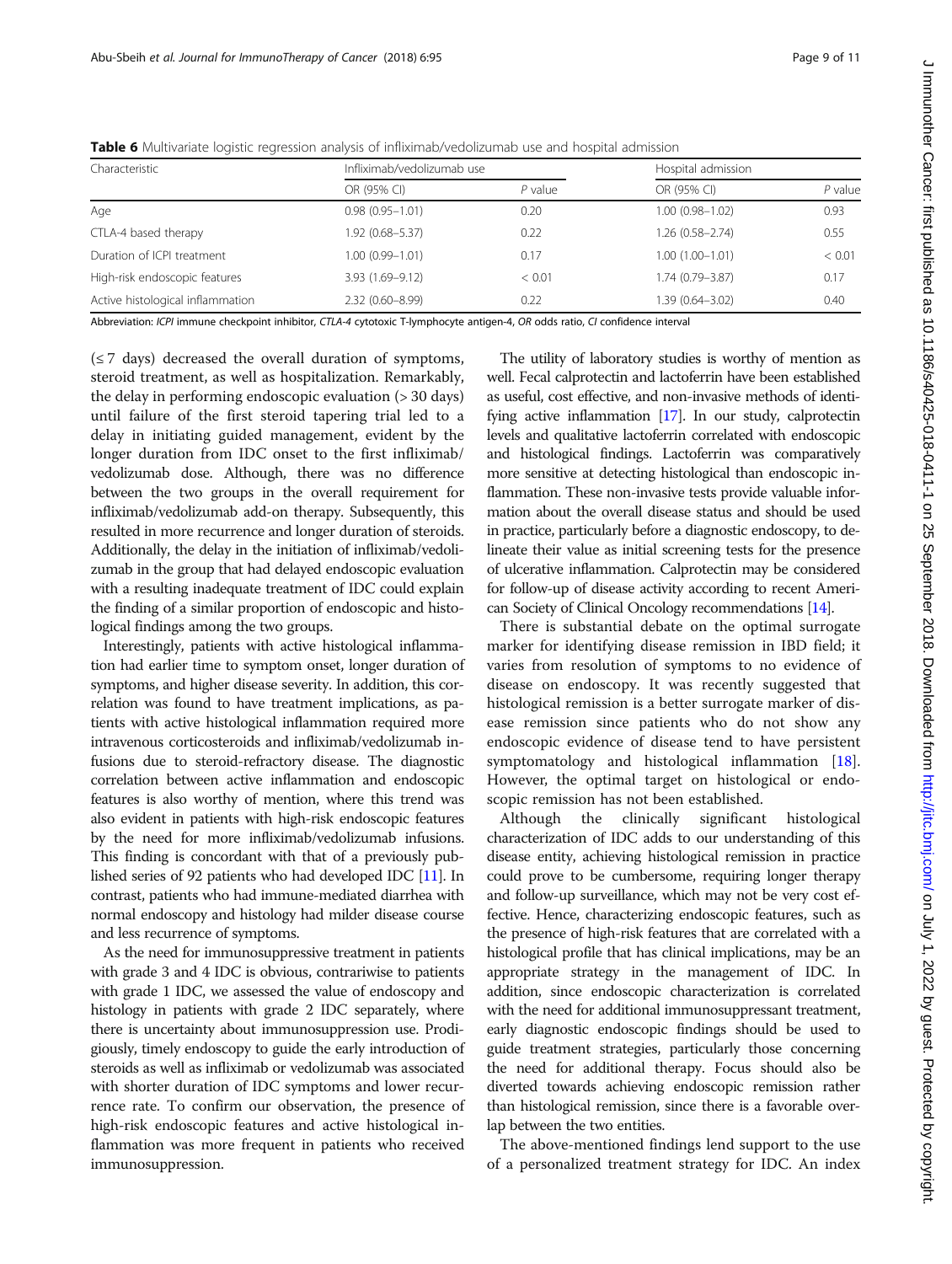<span id="page-9-0"></span>diagnostic endoscopy is crucial for characterizing disease features, even if a clinical suspicion of IDC is deemed sufficient to initiate treatment. In our cohort,  $\sim 10\%$  of patients had isolated right colon/terminal ileum involvement; therefore, full extent colonoscopy should be the preferred procedure to establish IDC diagnosis. Subsequently, according to the location on the first colonoscopy, the type of follow-up procedure can be determined using either flexible sigmoidoscopy or colonoscopy. The knowledge that a patient has active histological inflammation or high-risk endoscopic features should be used to guide timely management decisions, particularly those concerning the initiation of add-on drug such as infliximab or vedolizumab. In addition, it is crucial to identify patients who are at risk of perforation and determine whether early add-on therapy can prevent such serious adverse events.

Only a few studies have been performed on the efficacy of the early introduction of immunosuppressive treatment in the setting of IDC [\[19,](#page-10-0) [20\]](#page-10-0); however, there is ample evidence to support the early addition of an immunosuppression strategy involving infliximab and azathioprine in the setting of IBD, with studies showing higher rates of mucosal healing compared to conventional therapy or a placebo combination [[21,](#page-10-0) [22\]](#page-10-0). Owing to the similarities in the histological and endoscopic findings of IDC and IBD, such an approach may prove to be efficacious in preventing long disease course, long duration of steroid treatment, symptom recurrence, and subsequent re-hospitalization. We previously reported a trend of a lower duration of corticosteroid therapy in patients who received infliximab therapy compared to those who did not [[23\]](#page-10-0). Future studies should assess whether early initiation of infliximab or vedolizumab can affect the duration of steroid therapy and result in early disease remission.

In addition to the findings mentioned above, the effect of active inflammation on patient outcomes is noteworthy, particularly the statistically significant associations between active inflammation with symptom recurrence and repeat endoscopy. Patients' perception of outcomes is comparatively short term and is mostly focused on symptom improvement. Hence, recurring symptoms can have an adverse effect on patients' quality of life, which is an extremely important endpoint to consider in cancer patients. In addition, recurring symptoms can prompt re-hospitalization, and intuitively, they would pave the way for a battery of in-hospital costs, which could prove to be burdensome for the patient as well as the healthcare system. Preventing re-hospitalization in patients with IDC would reduce healthcare costs, particularly since the indications for ICPI are expected to increase in the future. Last, whether endoscopic remission could be used as a surrogate marker that could prompt the resumption of ICPI therapy should be investigated in future studies.

Our study sheds light on multiple clinically significant associations that need to be further validated in future studies. Nonetheless, there are notable limitations to our study. Besides the inherent drawbacks of a retrospective design, our study may have been underpowered in certain subgroups, especially the repeat endoscopy subgroup, limiting our findings. In addition, the limited number of events in our study, particularly colonic perforation and ICU admissions, precluded further analysis. Our cohort could be biased by the fact that usually not all patients undergo endoscopic evaluation, only those with more severe disease. In patients who only underwent flexible sigmoidoscopy, extensive disease or pan colitis could not be ruled out and hence represents a source of potential bias. Last, the treatment strategies used for the management of GI-irAEs were not standardized and were based on the clinical judgement of the treating physician.

In conclusion, endoscopic evidence of high-risk features or presence of active inflammation on histological examination represent important markers of disease severity with clinical implications and should be used to devise GI-irAE-focused treatment algorithms that incorporate a more intricate degree of specificity to improve upon the currently available guidelines. In patients with histological evidence of active inflammation or endoscopic evidence of high-risk features, early initiation of add-on therapy should be given serious consideration to avoid symptom recurrence as well as re-hospitalization, thereby maintaining patients' quality of life and improving patient outcomes. Fecal calprotectin and lactoferrin assays should be used early in the disease course to establish a trend and delineate the utility of the tests in monitoring disease. Further prospective studies are needed to define the appropriate timing for early as well as conventional combination immunosuppressive therapy. In addition, the utility of resolving active histological inflammation or high-risk endoscopic features requires further validation.

### Additional file

[Additional file 1:](https://doi.org/10.1186/s40425-018-0411-1) Figure S1. Incidence of colitis. Figure S2. Flow chart of endoscopic findings, histologic features, and immunosuppressive treatment. Figure S3. Endoscopy images demonstrating: (a) high-risk features, (b) low-risk features, (c) Ulcerative colitis like disease, (d) Crohn's like disease; yellow arrow demonstrates large deep mucosal ulceration surrounded by normal mucosa. Figure S4. Histopathology images demonstrating: (a) colonic mucosa with architecture distortion, basal plasmacytosis (white arrow), cryptitis (yellow arrow) and crypt abscess (red arrow), (b) Colonic mucosa with mild architecture distortion and minimal evidence of active inflammation. Figure S5. Kaplan-Meier curve showing comparable overall survival between patients with active histological inflammation and those with no active inflammation  $(P = 0.1087)$ . Figure S6. Kaplan-Meier curve showing comparable overall survival between patients with high-risk endoscopic features and those without  $(P = 0.7377)$ . Figure S7. Kaplan-Meier curve showing comparable overall survival rates between patients who received immunosuppression for IDC and those who did not ( $P = 0.2914$ ). Figure S8. Kaplan-Meier curve showing comparable overall survival between patients who had grade 1–2 and those who had grade 3-4 diarrhea ( $P = 0.7965$ ). (DOCX 5087 kb)